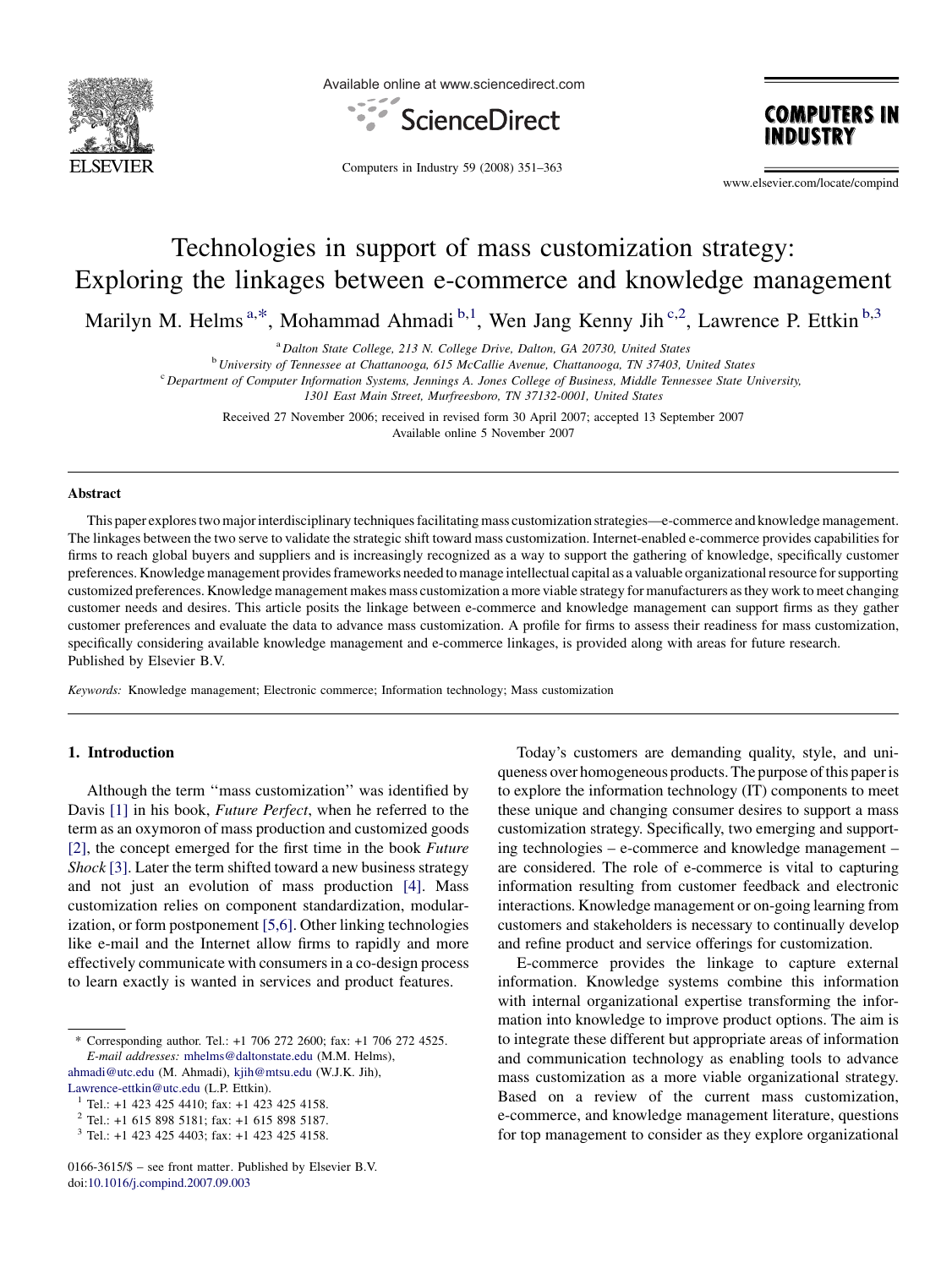readiness for mass customization are developed and are presented for discussion and strategic planning purposes.

#### 2. Mass customization

While a company's marketing department may offer individualized or customized products, the offering typically means similar variations of the same mass produced items are available-like colors, features, materials or other options. If mass customization is the best way to delivery the desired uniqueness to customers, then customer involvement during the design process (including the utilization of web-based product development methodologies) provide the capability for this necessary involvement and serves to differentiate customization from mere product and service variety, defined as just additional, new offerings to the marketplace (see [\[7\]](#page--1-0) for a discussion of the unique differences between variety and customization).

While a few products have been mass customized, many more products remain possibilities. A customized car might involve a paint option, a variety of wheels or tires, or seat styles. Computers too can be customized as various software and hardware can be easily added. Baseball gloves, for example, come in only standard sizes and it is often hard to find an exact fit. Though mass customization, a customer can select the correct length of fingers, correct pockets, correct wrist size, and even the glove color they desire.

While manufacturers struggled in the past to meet the wants and needs of their customers without sacrificing the efficiencies and profits gained through mass production, developments in information technology have increased the viability of a mass customization strategy. Most computer-aided-design (CAD) and computer assisted manufacturing (CAM) equipment used in apparel pattern making enable mass customization through the automatic alteration of patterns for individual body measurements. An essential key to the use of these enabling technologies is the ability of CAD systems to integrate measurement information and make changes to patterns, as necessary, without permanently changing the original garment pattern.

Interactive product websites too have advanced so customers can view the final prototype of their mass customized product on-line (i.e., running shoes at [www.nike.com;](http://www.nike.com/) teddy bears at [www.vermonteddybear.com](http://www.vermonteddybear.com/); custom chinos at [www.landsend.](http://www.landsend.com/) [com;](http://www.landsend.com/) or custom shirts at [www.customizedgirl.com](http://www.customizedgirl.com/)). Services too offer mass customization (e.g., cafeteria human resources benefits, selected cable television or satellite ratio station packages) or around a standard product (e.g., in-home service policies, extended warranties).

## 3. Mass customization strategy

Researchers have examined important features and success factors of mass customization (see, for example [\[8–12\]\)](#page--1-0). Silveira et al. [\[13\]](#page--1-0) and McCutcheon et al. [\[14\]](#page--1-0) extended the concept of mass customization as a viable organizational strategy. Ahlstrom and Westbrook [\[8\]](#page--1-0) agree most articles on mass customization are concerned with the strategic impact of the concept. Yet most of the articles with a strategic theme do not address specific implementation issues.

Several studies explored the fuzzy characteristics of customer needs elicitation and the difficulty of capturing the necessary information to aid customization. Blecker et al. [\[15\]](#page--1-0) examine what they called ''recommender systems'' within e-commerce for the mass customized environment and focused their research on gathering the implicit characteristics of customers needs. Ecommerce systems use these recommender systems to search for products or services corresponding to customer- specific preferences or requirements. Blecker et al.[\[16\]](#page--1-0) agree an information system based on an electronic market is the suitable approach for steering mass customization. Chen et al. [\[17\]](#page--1-0) recognized too the "fuzzy" aspects of customer language and developed a corresponding fuzzy-logic model for product customization. The authors agree with the increasing popularity of the Internet, it is possible for consumers to be involved in the design of products that reflect their personalities and the medium can be used to facilitate this consumer input in the product design phase.

### 4. Electronic commerce and mass customization

E-commerce uses computer networks and the Internet to buy and sell products, services and transmit information. Researchers have analyzed e-commerce business models from many perspectives and frameworks [\[18–20\]](#page--1-0) and agree when used properly, the Internet can become the technological foundation of an innovative strategy.

E-commerce includes business-to-consumer (B-to-C), business-to-business (B-to-B), and internal business interactions via an Intranet [\[19–22\]](#page--1-0). Data exchange between manufacturers and their suppliers (B-to-B) can be handled efficiently and in a timely manner using e-commerce techniques but often must be paired with agent technology that allow the computerized data systems of all supply chain partners to accurately communication together to transmit timely data. Further study of agent-based coordinate by Sugumaran et al. [\[23\]](#page--1-0) found systems collaboration and coordination among first. To interface the various participants working together, multi-agent systems are needed. Business to consumer (B-to-C) e-commerce supports mass customization by selling product and service options, on-line.

Business-to-business e-commerce interactions are handled by electronic data exchange which, through agent technologies, standardizes the information and orders between companies, permitting direct communication between numerous and varied business application systems. Customers need a way to describe exactly what they want to purchase and this task can be supported by interactive, integrated e-commerce configuration tools and systems (see [\[24,25\]\)](#page--1-0). If an order forces an engineering change, software for engineering data management allows quick design changes and can be integrated with systems responsible for production control and planning. The integration of suppliers as well as the coordination of crossorganizational production processes is critical success factors for mass customization (see [\[26\]\)](#page--1-0).

How the Internet is incorporated in the value-creating business strategy, rather than the mere presence on the Internet